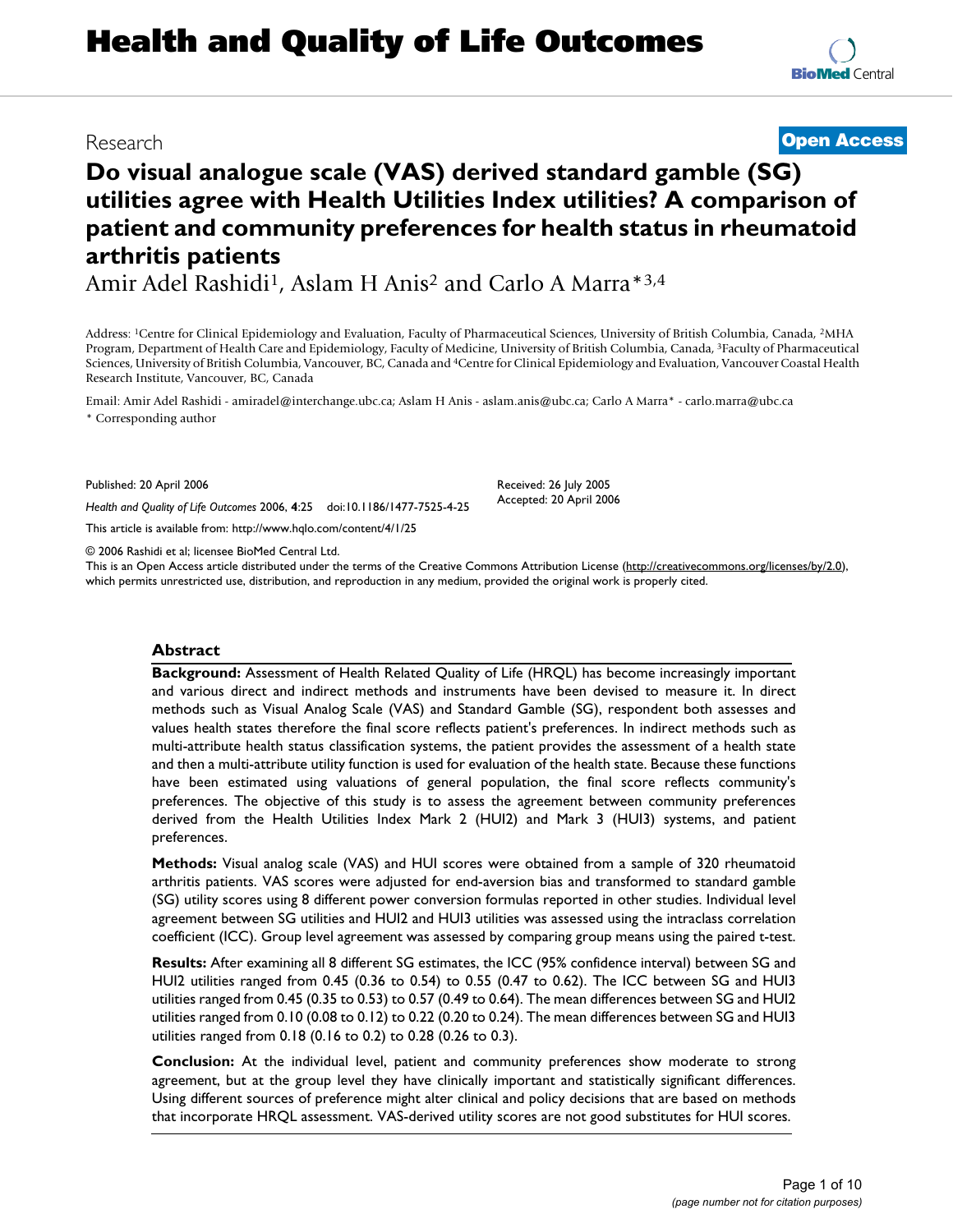#### **Background**

In recent years, cost-utility analysis has emerged as a common methodology for the economic evaluation of health care strategies. This approach makes use of quality adjusted life years (QALYs) to assess the effectiveness of health care interventions. Neumann et al. stated that "QALYs represent the benefit of a health intervention in terms of time in a series of quality-weighted health states" in which the quality weights reflect the desirability of living in the state [1]. Therefore, once the quality weights are obtained for each health state experienced by an individual, they are multiplied by the duration of time spent in the health state. The products of these calculations are then summed to obtain the total number of QALYs.

Preference-based assessments, which can be categorized into direct and indirect measures, are often used to obtain the desirability or preferences for health states. In direct measures, the respondent directly "assesses" and "evaluates" a health state on a scale of 0.00 (death) to 1.00 (perfect health). The health states that are evaluated in the direct approach can be hypothetical or can be the respondent's own subjectively defined current health state (SDCS) [2].

In indirect measures, the respondent provides information regarding their health status by completing a multiattribute health status classification system questionnaire such as the Health Utilities Index Mark 2 (HUI2) [3] and Mark 3 (HUI3) [4], the Quality of Well Being (QWB) [5], the EuroQol (EQ-5D) [6,7] and the Short-Form 6-D (SF-6D) [8]. The "valuation" of that assessment then comes from a scoring formula which is typically based on preferences for health states from a general population sample.

Direct methods include the visual analog scale (VAS), and standard gamble (SG) techniques. The SG requires respondent's concentration, sound cognitive functioning, and requires experienced interviewers with effective props [9,10]. Since multi-attribute health status classification system questionnaires can be self-administered, or completed through telephone interviews, they have been more widely used.

Alternatively, some researchers have tried to use simple indirect techniques such as the VAS and then converted the scores to SG utilities using power transformations [11,12].

Although different variations of VAS have been frequently used as a simple method of preference measurement, recently some concerns regarding their validity have been raised [13-15]. For example, the VAS anchors are often not well defined and several measurement biases such as context bias and end-aversion bias may occur. However, there is evidence that limited and cautious use of the VAS is useful and appropriate [16].

Different approaches, considering preferences of different population subgroups, have been used to elicit the "values" of various health states [17]. However, the two main sources of values are individual patients and the general population. On one hand, it is felt that patients who have directly experienced a health state can better assess its effect on their HRQL and express a true preference. On the other hand, members of the general public are less likely to have self-interest or strategic bias in their evaluations and thus may be more objective. Moreover, since the general public incurs the cost of resource allocation decisions, it may be more reasonable to measure preferences for health states and benefits from the general public's perspective [17].

Currently, economic evaluation guidelines recommend using preference-based valuation methods in which the general public is the source of values [18,19]. However, it is not clear whether community members value a given health state the same as patients who are experiencing that health state. If there are significant differences between these, then the results of economic evaluations could change depending on the preference source. Although several studies have shown that patient-based and community-based utilities are significantly different [10,20- 22], some other studies have shown otherwise [23,24]. Recently, Feeny and colleagues reported differences between utilities derived from the HUI2 and SG at the individual level, but at the same time observed no difference at the group level [2,25].

As such, our objective was to assess the agreement between indirectly obtained community preferences and directly obtained patient preferences in a sample of rheumatoid arthritis patients.

#### **Methods**

#### *Study sample*

A sample of patients with a rheumatologist-confirmed diagnosis of rheumatoid arthritis (RA) was previously assembled for a longitudinal study to examine the reliability and responsiveness of the indirect utility instruments [26-28]. All participants provided informed consent and ethical approval for this study was obtained through the University of British Columbia's Behavioural Ethics Committee. Three hundred and twenty patients took part in the study and data were gathered at three intervals: baseline (Assessment A), after 3 months (Assessment B) and after 6 months (Assessment C).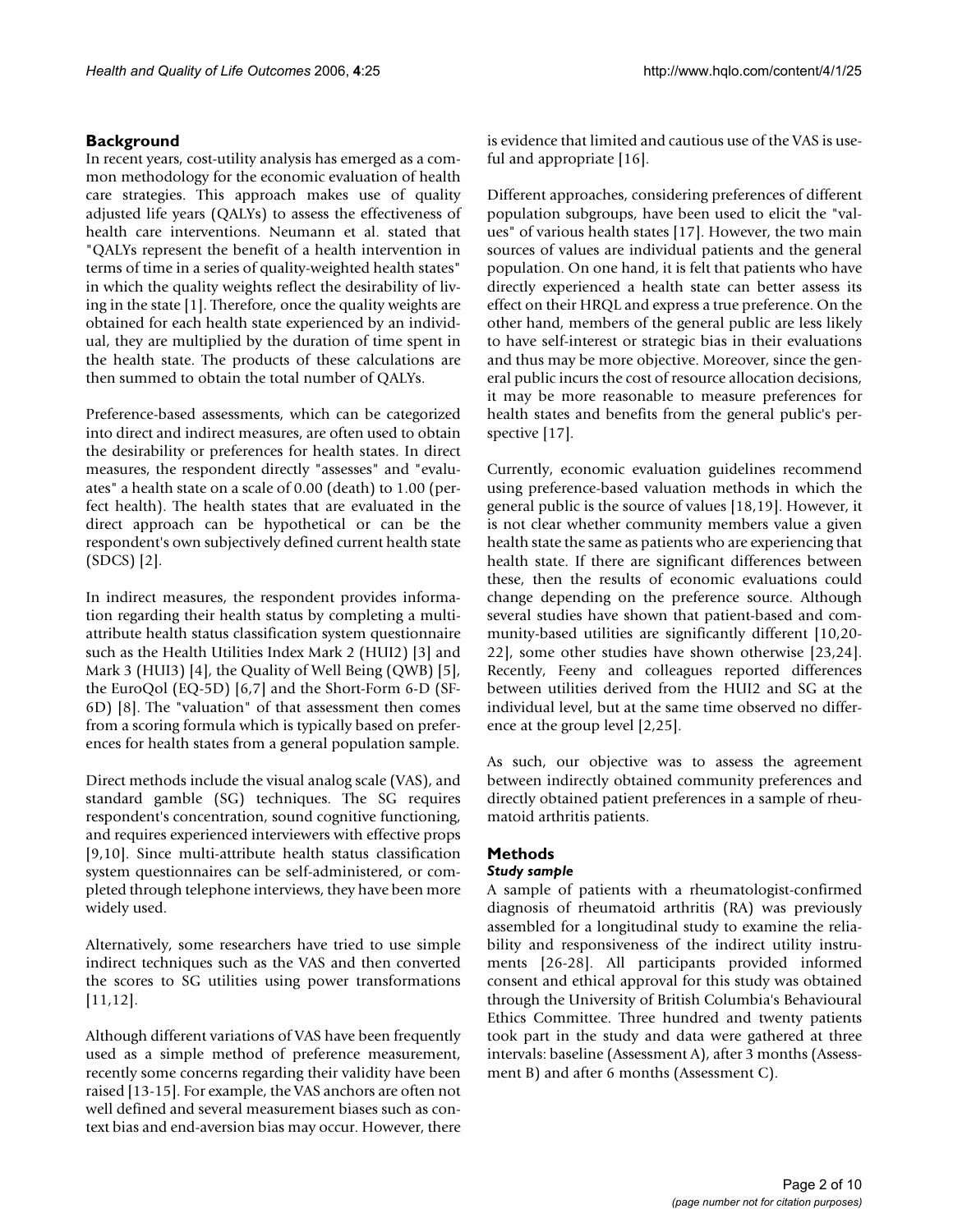#### *Indirect and direct assessment of preferences for health states*

The study questionnaire included the HUI Mark 2 and 3, and the EQ-5D. Patients' preferences for their current health state were obtained using a VAS as part of the EQ-5D questionnaire. The EQ-5D questionnaire [6,7] consists of a descriptive health profile including five domains and a health thermometer (VAS) which represents a subjective, global evaluation of the respondent's health status on a vertical scale between 0 and 100, where 0 (the bottom anchor) represents the worst imaginable health state and 100 (the top anchor) represents the best imaginable health state.

#### *Adjustment for end-aversion bias*

Many respondents are unwilling to place health states at the extreme portions of a continuous scale, leading to end-aversion bias [29,30]. The magnitude of end-aversion bias in VAS has been investigated using the pair-wise comparison method [16,31]. It was found that, on average, health states close to the healthy end are placed 1.78 times too far away, whereas at the unhealthy end, there is minimal bias. As such, only VAS scores placed in the upper quarter of the scale were adjusted and, in order to maintain the relative position of other scores, a positive linear transformation was performed. No adjustment was performed for the unhealthy end (closer to zero). This procedure is similar to the adjustment method performed in development of HUI3 [4].

#### *Transformation of VAS scores to utility scores*

Utilities for the respondent's SDCS were derived using a transformation function to convert adjusted VAS values (V) to SG utility scores (U). After adjustment for end-aversion bias, VAS scores first were transformed from a 0–100 scale to a 0.00–1.00 scale. Then, power functions were used to transform the data to SG utility scores. Power conversion is the most common transformation function used for mapping the relationship between VAS scores and SG utilities [16]. All eight different functions, previously described by Torrance [16], were used to perform the transformations (Table 1).

#### *HUI2 and HUI3*

Each HUI system includes a health status classification system and a multi-attribute utility scoring formula. The HUI2 consists of questions regarding seven dimensions of health status: sensation, mobility, emotion, cognition, self-care, pain, and fertility. Because each question describes 3 to 5 levels of a health attribute, the HUI2 can describe a total of 24,000 unique health states [3]. The HUI3 consists of questions regarding eight dimensions of health status: vision, hearing, speech, ambulation, dexterity, emotion, cognition, and pain. Because each question describes 5 to 6 levels of a health attribute, the HUI3 can describe a total of 972,000 unique health states [4]. The multi-attribute utility scoring formula calculates a utility score that reflects community preferences for the respondent's assessment of his or her health status. The scoring formulae are based on SG utilities derived mainly from power conversions of VAS scores. The overall utility scores obtained from HUI2 range from -0.03 to 1.0 and for HUI3 from -0.36 to 1.0, where 1.0 represents a HRQL of perfect health and 0 represents a HRQL of death. However, the overall utility scores for HUI 2 and HUI3 can also be calculated such that 0.00 represents the worst imaginable health state and 1.00 represents the perfect health [3,4].

#### *Statistical analysis*

The HUI2 and HUI3 scores were considered indirect community-preference-based utility scores. VAS scores were adjusted for end-aversion bias, and after conversion to SG utility scores were considered direct patient-preferencebased utility scores (adjusted SG utility). SG utility scores were also calculated without adjusting for end-aversion bias (unadjusted SG utility). Both adjusted and unadjusted SG utility scores were calculated using each of the eight power conversion formulae (Table 1).

VAS values (and therefore the obtained SG utility scores) are bound between 0.00 and 1.00. In order to avoid comparing agreement between two utility measures with dissimilar ranges, the HUI2 and HUI3 scores were calculated in a 0.00 to 1.00 scale in this study.

| Table 1: Different power functions reported for transforming VAS values (V) to SG utilities (U)* |  |  |  |
|--------------------------------------------------------------------------------------------------|--|--|--|
|                                                                                                  |  |  |  |

| <b>Function number</b> | <b>Equation</b>     | <b>Reference</b>                           |
|------------------------|---------------------|--------------------------------------------|
|                        | $U = 1-(1-V)^{1.6}$ | Torrance et al.[51]                        |
| $\overline{2}$         | $U = 1-(1-V)^{2.2}$ | Wolfson et al.[52]                         |
| 3                      | $U = 1-(1-V)^{2.3}$ | Torrance et al.[3]                         |
| $\overline{4}$         | $U = 1-(1-V)^{2.4}$ | Feeny et al.[53]                           |
| 5                      | $U = 1-(1-V)^{2.7}$ | Krabbe et al.[54]                          |
| 6                      | $U = 1-(1-V)^{2.9}$ | Feeny et al.[53]                           |
|                        | $U = V^{0.56}$      | Furlong et al.[55]                         |
| 8                      | $U = V^{0.47}$      | Furlong et al.[55] and Le Gales et al.[56] |

\*Obtained from Torrance [16]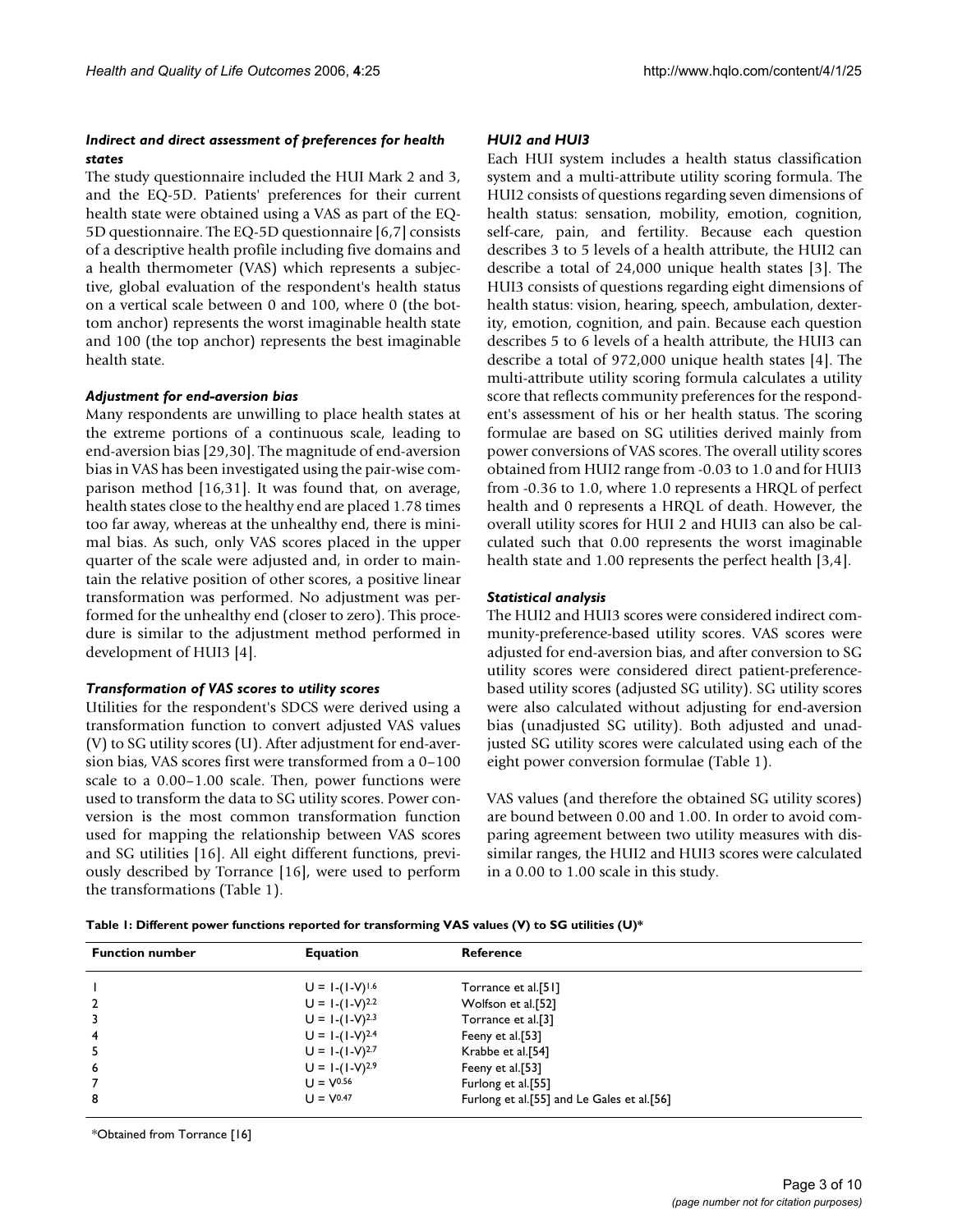Descriptive statistics are presented for each set of utility scores. Agreement between SG utility scores and HUI2 and HUI3 scores, at the individual level, was assessed using the Pearson Correlation Coefficient and the Intraclass Correlation Coefficient (ICC) with a two-way mixed effect model such that the respondent effect was random and the measure effect was fixed [32]. Both the adjusted and unadjusted SG utility scores were examined separately. Interpretation of the strength of agreement using ICC scores was taken from the framework proposed by Guyatt et al. (strong: ICC>0.50; moderate: ICC = 0.35– 0.50; weak: ICC =  $0.20 - 0.34$ ; negligible: ICC =  $0.00 - 0.19$ ) [33]. Paired sample t-tests were used to assess agreement between direct and indirect utility scores at the group level. All the above tests were performed to assess agreement between the HUI scores and each SG utility score calculated from the different power conversions (8 adjusted and 8 unadjusted). The minimal important difference (MID) of utilities was considered to be 0.03 [9].

A 0.05 level of significance was used in all analyses. ICC analyses were carried out using SPSS version 11.5. All other statistical analyses were performed using SAS version 8.2.

#### **Results**

#### *Respondents*

From the 320 participants who received the baseline questionnaire (Assessment A), 308 completed the VAS scores as part of EQ-5D questionnaire, and 307 and 306 global utility scores could be generated using HUI scoring functions for the HUI2 and HUI3, respectively. Of these, 303 respondents had both VAS and HUI2 scores and 302 had both VAS and HUI3 scores. Summary statistics for the eight different SG scores derived from VASs and HUI2 and HUI3 scores are presented in Table 2. More information regarding the demographic characteristics and disease severity of the study population has been published elsewhere [27,28].

#### *Individual level agreement between direct and indirect utilities*

Individual level ICCs and Pearson correlation coefficients were calculated where all 3 scores (VAS, HUI2 and HUI3) were available. The complete ICC analysis of Assessment A along with the Pearson correlation coefficients is presented in Table 3. In general, based on ICC results, moderate to strong agreement was found between SG utilities and HUI2 and HUI3 utilities at the individual level.

The ICCs (95% confidence interval) between the adjusted SG and HUI2 utilities in Assessment A ranged from 0.45 (0.36 to 0.54) to 0.55 (0.47 to 0.62), where most ICCs were more than 0.50. ICCs between the unadjusted SG and HUI2 utilities were all higher than the ICCs between

the corresponding adjusted SG and HUI2 utilities with no ICC below 0.50. These results show that agreement between the SG and HUI2 scores at the individual level is strong. However, there is only moderate agreement at the individual level between the SG and HUI3 utilities. The ICC (95% confidence interval) between the adjusted SG and HUI3 utilities in Assessment A ranged from 0.45 (0.35 to 0.53) to 0.57 (0.49 to 0.64). ICCs between the unadjusted SG and HUI3 utilities were all higher than the ICCs between the corresponding adjusted SG and HUI3 utilities. In almost all measurements, the Pearson correlation coefficients slightly exceeded the corresponding ICCs. However, none of the differences were statistically significant. The analyses of Assessments B and C completely support these findings (data not shown).

### *Group level agreement between direct and indirect utilities*

Results of the comparison between the mean SG utilities, HUI2, and HUI3 scores using paired sample t-tests are reported in Table 4. The differences between the SG utilities and the HUI scores (the HUI score was subtracted from the SG utility) were calculated for every respondent and then the mean of the differences was examined for statistical significance and clinical importance.

In general, the mean differences between the SG utilities and HUI2 and HUI3 scores were important and statistically significant. They were all positive, showing that the SG utilities consistently exceeded HUI utilities. The mean differences between adjusted SG utilities and HUI2 scores were considerable but not so large. The mean (95% confidence interval) ranged from 0.10 (0.08 to 0.12) to 0.22 (0.20 to 0.24). The mean differences between the adjusted SG utilities and HUI3 scores were larger, ranging from 0.18 (0.16 to 0.20) to 0.28 (0.26 to 0.30).

As expected, the mean differences between the unadjusted SG utilities and HUI2 scores were all smaller than the mean differences between the corresponding adjusted SG utilities and HUI2 scores, but all were important and statistically significant. The same was true for HUI3 scores. Analysis of Assessments B and C showed the same results (data not shown).

#### **Discussion**

Our results indicate that at the individual level, good agreement exists between SG and HUI utility scores. The agreement between SG and both HUI2 and HUI3 utilities is generally strong (ICC>0.50). Also, at the group level we found that SG and HUI utilities have important and significant differences. The differences were relatively large and systematically in the same direction. Interestingly, our findings are in contrast with the results from Feeny et al. [2,25] and others [21,34,35].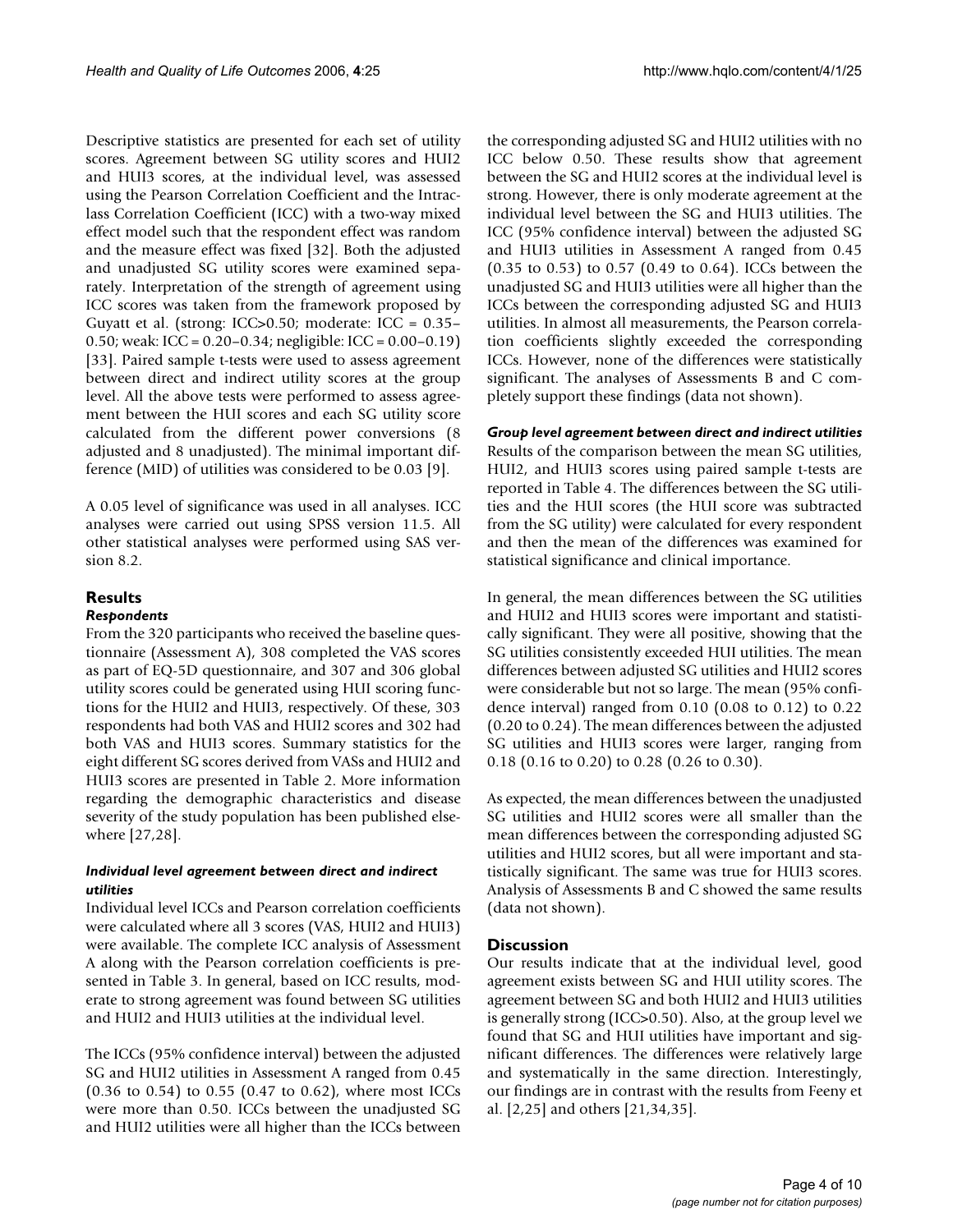| <b>Assessment A</b> |                  | N   | Mean | SD   | Median | Min. | Max. |
|---------------------|------------------|-----|------|------|--------|------|------|
| <b>Unadjusted</b>   | <b>SGII</b>      | 308 | 0.79 | 0.18 | 0.85   | 0.08 | 1.00 |
|                     | SG <sub>2</sub>  | 308 | 0.86 | 0.16 | 0.93   | 0.11 | 1.00 |
|                     | SG <sub>3</sub>  | 308 | 0.87 | 0.15 | 0.93   | 0.11 | 1.00 |
|                     | SG4              | 308 | 0.88 | 0.15 | 0.94   | 0.12 | 00.1 |
|                     | SG5              | 308 | 0.90 | 0.14 | 0.96   | 0.13 | 1.00 |
|                     | SG6              | 308 | 0.91 | 0.13 | 0.97   | 0.14 | 00.1 |
|                     | SG7              | 308 | 0.77 | 0.15 | 0.81   | 0.18 | 0.99 |
|                     | SG8              | 308 | 0.80 | 0.13 | 0.84   | 0.24 | 1.00 |
| <b>Adjusted</b>     | <b>SGI</b>       | 308 | 0.84 | 0.18 | 0.92   | 0.09 | 1.00 |
|                     | SG <sub>2</sub>  | 308 | 0.90 | 0.15 | 0.97   | 0.12 | 00.1 |
|                     | SG <sub>3</sub>  | 308 | 0.91 | 0.14 | 0.97   | 0.13 | 1.00 |
|                     | SG4              | 308 | 0.91 | 0.14 | 0.98   | 0.13 | 1.00 |
|                     | SG5              | 308 | 0.93 | 0.13 | 0.99   | 0.15 | 1.00 |
|                     | SG6              | 308 | 0.93 | 0.12 | 0.99   | 0.16 | 1.00 |
|                     | SG7              | 308 | 0.82 | 0.15 | 0.88   | 0.19 | 1.00 |
|                     | SG8              | 308 | 0.85 | 0.13 | 0.90   | 0.26 | 1.00 |
|                     | HUI <sub>2</sub> | 307 | 0.72 | 0.19 | 0.75   | 0.12 | 1.00 |
|                     | HUI3             | 306 | 0.66 | 0.21 | 0.68   | 0.14 | 00.1 |

**Table 2: Summary statistics for HUI2, HUI3 and SG utilities obtained from transformation of VAS scores by different power conversions**

1Numbers indicate the power conversions (listed in Table 1) used to transform VAS scores to SG scores.

#### *Agreement between direct and indirect utilities at the individual level*

Why is agreement less than perfect? How can we explain the approximately 50 percent disagreement between direct and indirect utilities? And what are the possible sources of disagreement between these utilities?

The first explanation could be that direct and indirect utilities measure preferences for health states from different perspectives. While SG and HUI scores are both utilities, in direct measurement (SG), patient preferences are the basis of the health status valuation, whereas in indirect assessment (HUI), the valuation is based on community preferences. In the direct SG measurement of a patient's current health state, the patient makes a subjective assessment of his or her health status and then gives his or her personal evaluation of that health state. However, in multi-attribute health status classification systems, such as

**Table 3: Pearson (r) and Intraclass (ICC) correlation coefficients between eight different SG scores (both adjusted and unadjusted) and HUI2 and HUI3. The 95% confidence intervals for ICCs are included**

| <b>SG utility</b>   |                 |     | HU <sub>12</sub> |                  |     | HU <sub>13</sub> |                  |
|---------------------|-----------------|-----|------------------|------------------|-----|------------------|------------------|
| <b>Assessment A</b> |                 | r   | ICC              | 95% CI           | r   | ICC              | 95% CI           |
| <b>Unadjusted</b>   | <b>SGI</b>      | 60% | 0.57             | 0.49 to 0.64     | 60% | 0.60             | 0.52 to 0.66     |
|                     | SG <sub>2</sub> | 55% | 0.54             | 0.46 to 0.62     | 58% | 0.56             | 0.47 to 0.63     |
|                     | SG <sub>3</sub> | 55% | 0.54             | 0.45 to 0.61     | 58% | 0.55             | 0.47 to 0.62     |
|                     | SG4             | 55% | 0.53             | $0.45$ to $0.61$ | 57% | 0.54             | 0.46 to 0.62     |
|                     | SG5             | 54% | 0.51             | 0.42 to 0.59     | 56% | 0.52             | $0.43$ to $0.60$ |
|                     | SG6             | 53% | 0.50             | 0.41 to 0.58     | 55% | 0.50             | 0.41 to 0.58     |
|                     | SG7             | 58% | 0.60             | 0.48 to 0.63     | 62% | 0.58             | 0.49 to 0.68     |
|                     | SG8             | 58% | 0.53             | $0.45$ to $0.61$ | 61% | 0.54             | 0.46 to 0.62     |
| <b>Adjusted</b>     | <b>SGI</b>      | 55% | 0.55             | 0.47 to 0.62     | 58% | 0.57             | 0.49 to 0.64     |
|                     | SG <sub>2</sub> | 53% | 0.51             | 0.42 to 0.59     | 55% | 0.52             | $0.43$ to $0.60$ |
|                     | SG <sub>3</sub> | 53% | 0.51             | 0.42 to 0.58     | 55% | 0.51             | 0.42 to 0.59     |
|                     | SG4             | 52% | 0.50             | 0.41 to 0.58     | 55% | 0.50             | 0.41 to 0.58     |
|                     | SG5             | 51% | 0.47             | 0.38 to 0.56     | 53% | 0.47             | 0.38 to 0.55     |
|                     | SG6             | 50% | 0.45             | 0.36 to 0.54     | 52% | 0.45             | 0.35 to 0.53     |
|                     | SG7             | 57% | 0.55             | 0.47 to 0.62     | 60% | 0.56             | 0.48 to 0.64     |
|                     | SG8             | 57% | 0.53             | 0.44 to 0.60     | 60% | 0.53             | 0.44 to 0.61     |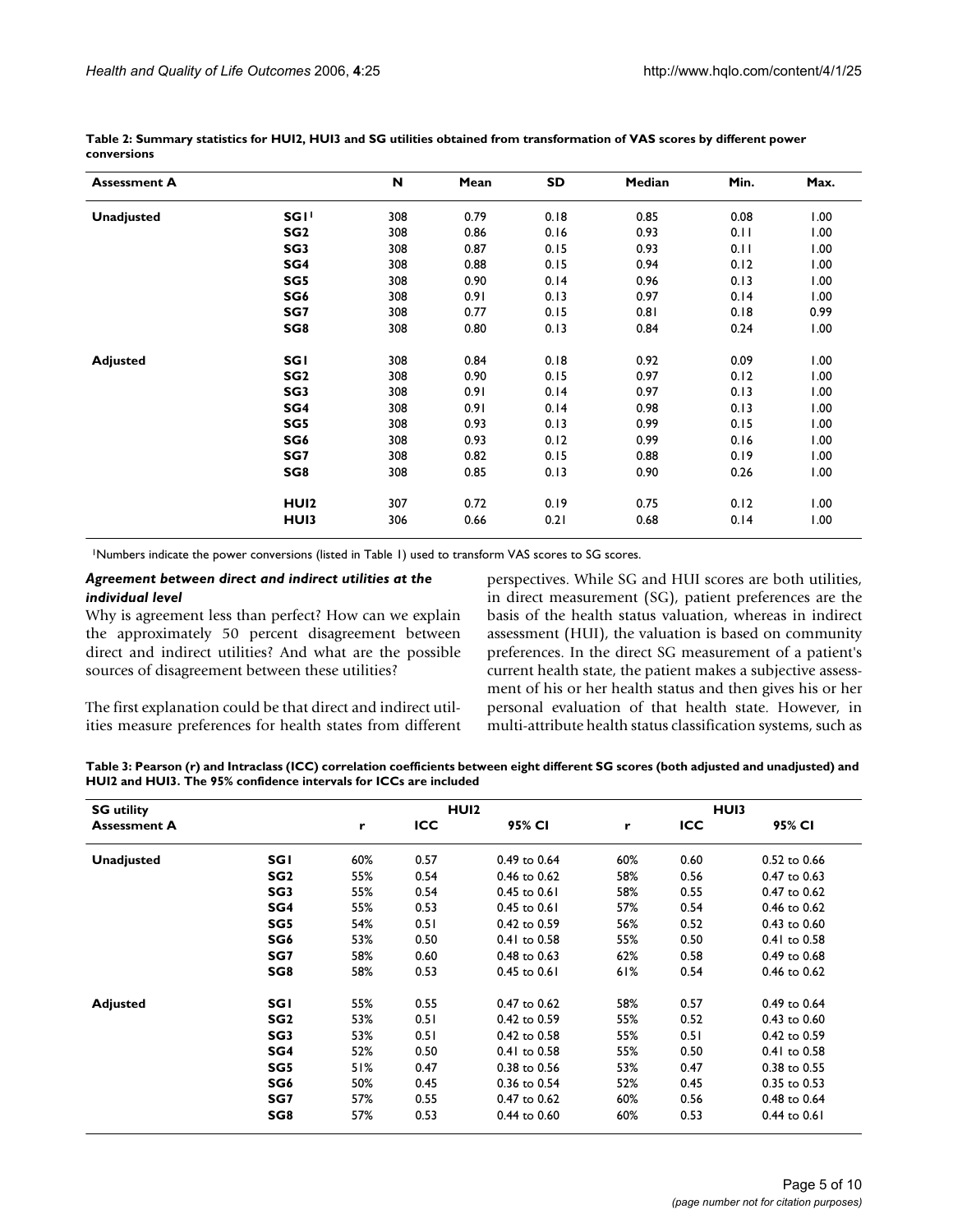| <b>SG utility</b> |                 |     | HUI2            |                  |     | HU <sub>13</sub> |                  |
|-------------------|-----------------|-----|-----------------|------------------|-----|------------------|------------------|
| Assessment A      |                 | N   | Mean Difference | 95% CI           | N   | Mean Difference  | 95% CI           |
| <b>Unadjusted</b> | <b>SGI</b>      | 303 | 0.07            | $0.05$ to $0.09$ | 302 | 0.13             | $0.11$ to $0.15$ |
|                   | SG <sub>2</sub> | 303 | 0.14            | $0.12$ to $0.16$ | 302 | 0.20             | $0.18$ to $0.22$ |
|                   | SG <sub>3</sub> | 303 | 0.15            | $0.13$ to $0.17$ | 302 | 0.21             | $0.19$ to $0.23$ |
|                   | SG4             | 303 | 0.16            | $0.14$ to $0.18$ | 302 | 0.22             | 0.20 to 0.24     |
|                   | SG5             | 303 | 0.18            | $0.16$ to $0.20$ | 302 | 0.24             | 0.22 to 0.26     |
|                   | SG6             | 303 | 0.19            | 0.17 to 0.21     | 302 | 0.25             | 0.23 to 0.27     |
|                   | SG7             | 303 | 0.05            | 0.03 to 0.07     | 302 | 0.11             | $0.09$ to $0.13$ |
|                   | SG8             | 303 | 0.09            | $0.07$ to $0.11$ | 302 | 0.15             | $0.13$ to $0.17$ |
| <b>Adjusted</b>   | <b>SGI</b>      | 303 | 0.12            | $0.11$ to $0.14$ | 302 | 0.18             | $0.16$ to $0.20$ |
|                   | SG <sub>2</sub> | 303 | 0.18            | $0.16$ to $0.20$ | 302 | 0.24             | 0.22 to 0.26     |
|                   | SG <sub>3</sub> | 303 | 0.19            | 0.17 to 0.21     | 302 | 0.25             | 0.23 to 0.27     |
|                   | SG4             | 303 | 0.19            | 0.18 to 0.21     | 302 | 0.25             | 0.23 to 0.27     |
|                   | SG5             | 303 | 0.21            | 0.19 to 0.23     | 302 | 0.27             | 0.25 to 0.29     |
|                   | SG6             | 303 | 0.22            | 0.20 to 0.24     | 302 | 0.28             | $0.26$ to $0.30$ |
|                   | SG7             | 303 | 0.10            | 0.08 to 0.12     | 302 | 0.16             | $0.14$ to $0.18$ |
|                   | SG8             | 303 | 0.13            | $0.11$ to $0.15$ | 302 | 0.19             | $0.17$ to $0.21$ |

**Table 4: Results of the comparison between mean SG utilities and HUI2 and HUI3 scores using paired sample t-tests**

the HUI2 and HUI3, the patient provides the assessment of his or her health state and then a multi-attribute utility function (which has been estimated using the preferences of general population) is used to evaluate the health state [25].

This difference in perspective might lead to unequal results for utility measurements which can be explained by a phenomenon called response shift. Response shift occurs when the meaning of one's self-evaluation changes [36]. In general, patients who have experienced a chronic health condition, such as RA, may give that health state a higher value compared to the general public. Healthy individuals might have an exaggerated fear of the morbidity and disability associated with such a chronic illnesses, while chronically ill patients often learn how to cope with their condition over time. Specifically, studies of rheumatic diseases have shown that patients' self-reported functional limitation and their actual physical impairment are considerably different [37]. Response shift may occur because of a change in the respondent's internal standards of measurement (scale recalibration) [38], conceptualization of the health condition (concept redefinition) [39], or values [40].

Another explanation for disagreement between direct and indirect utilities might reside in the selection of specific functional domains within HUI systems and the way the domains are combined to generate a multi-attribute utility function. In the HUI systems, similar to many generic questionnaires designed to evaluate quality of life, no disease label is attached and only few aspects that determine quality of life of an individual are captured and summarized as a global score. In VAS and SG valuation methods,

however, the individual evaluates his or her own health state based on a holistic concept and determines a global value for a global notion that includes not only his or her level of functioning but also the diagnosis, probable outcomes, and available treatment options. In addition to this, one individual might value a domain, such as mobility, twice as much as a different domain, such as cognition. Another person might value it only half as much. In indirect measures, the multi-attribute utility function gives a single global assessment score for the HRQL, thereby suppressing the interpersonal heterogeneity in preferences for domains. Direct measures, however, reflect this heterogeneity [41,42]. Some studies have found that, for the majority of individuals, incorporating the relative importance of domains in indirect HRQL measurement has little effect on the accuracy of utility estimation [43]. While this means that consideration of relative domain preferences does not significantly change the results at the group level, as the authors confirmed, it might be important at the individual level of analysis.

Another source of disagreement could stem from the method we used to obtain SG "utilities" from VAS "values". VAS and SG techniques both quantify preferences; however, since their measurement approach is different, there is an essential dissimilarity between their scores. In health status assessment, the subject is asked to compare two or more health states and then make a choice between them or scale the alternatives. In the VAS technique, the question is framed under certainty, thus VAS is regarded as a measurable value function and represents the strength of preference under certainty. In contrast, in the SG technique, which is based on the expected utility theory axioms [9,44-46], the question is framed under uncertainty,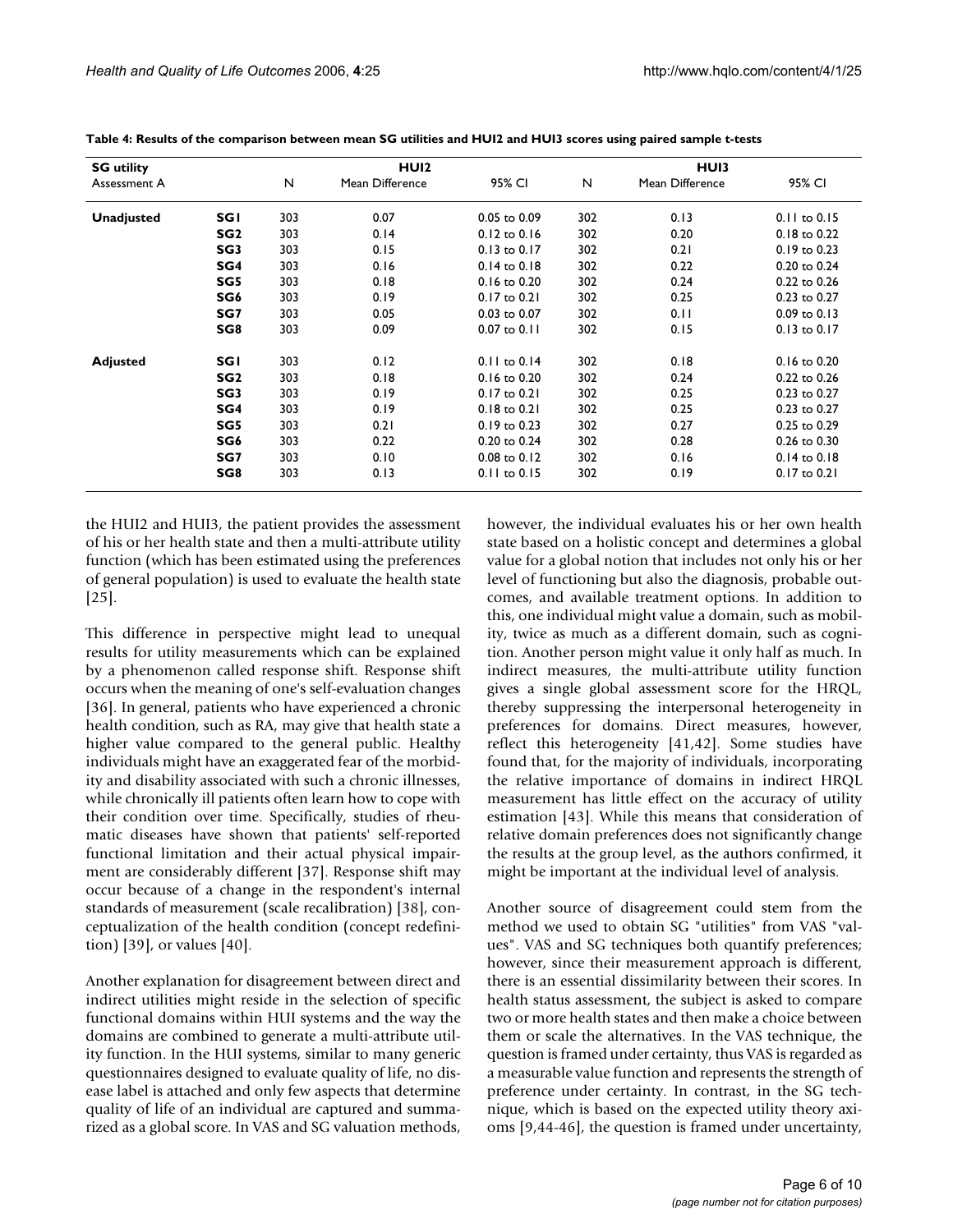thus SG is considered as a utility function and represents the strength of preference under uncertainty [16]. As a result, SG "utilities" convey some extra information about the subject's risk attitude which is not included in VAS "values". Dyer and Sarin [47] named this extra information as "relative risk attitude" which is different from the conventional concept of risk attitude. These authors explained that as the quantity of risky alternatives is increased or decreased, the marginal value of additional units of those risky alternatives might change and that this change in marginal value should be separated from people's attitude toward risk. They suggested that an individual's relative risk attitude might be independent of the attribute on which his or her preferences are assessed and consequently proposed that it might be appropriate to obtain "values" and then transform them to "utilities" using a relative risk attitude obtained from others who represent the decision maker [47]. Based on the consistent observation that VAS values are lower than SG utilities, and that both scores are anchored at dead = 0.00 and healthy = 1.00, Torrance and colleagues concluded that if there is a systematic relationship between the two measures, it should be a concave curve that passes through 0 and 1 [16]. They determined that a power conversion function fulfils these criteria.

In order to test whether the effect of power conversion might help explain the lack of perfect agreement between direct and indirect utility measurements, we also assessed the agreement between VAS and HUI scores and compared them with ICCs between SG and HUI scores (results not shown). In all three assessments (A, B and C) and for both HUI2 and HUI3, transformation of VAS values to SG utilities decreased the agreement. Better agreement between rating scales and HUI scores than between SG and HUI scores has also been noted by Bosch et al. [48] in a study conducted on patients with intermittent claudication. These results support the claim that power conversion might not be the best function to transform VAS values to SG utilities. Other studies have examined the relationship between values and utilities and were unable to confirm the power function with their data [49]. However, even though the appropriateness of using power conversion to transform VAS values to utility scores is uncertain, we believe this factor has not significantly contributed to the observed disagreement. We calculated Pearson coefficients as well as ICCs in our analysis (Table 3). Pearson coefficient only examines how well the ranking of health states from the best to the worst are comparable between SG and HUI. In the ICC method on the other hand, the absolute values of utilities are taken into account. Therefore it is reasonable to expect that Pearson coefficients will be greater than ICC values. Comparison of the Pearson correlation coefficients and ICCs showed that in almost all assessments, the Pearson coefficient was

greater than the corresponding ICC. However, the magnitudes of the differences were negligible (maximum 7%) and none of them were statistically significant. Therefore we expect factors, other than power conversion, to be responsible for the detected disagreement. It is worth reminding that in development of the HUI2 and HUI3 systems, the same method (power conversion) was used to estimate SG utilities [3,4], therefore whatever the effect of power conversion is, it is common between the SG utilities calculated in this study and HUI scores obtained from scoring formulas in our study. However, our results were consistent across several power functions (Table 3). Interestingly, the smallest ICC was consistently obtained using the same power function as has been used to generate the HUI2.

#### *Agreement between direct and indirect utilities at the group level*

At the group level, direct and indirect utilities showed important and statistically significant differences. However, after observing strong agreement at the individual level, we expected otherwise. This is because direct measures preserve individual variability in utility scores, whereas in the scoring formulas of HUI systems, individual utilities are averaged and this variability is suppressed. One explanation for disagreement at the group level is the concept of response shift, as discussed above. If we agree that chronically ill patients usually become accustomed to their situation, patient and community utilities should not match and patient utilities should exceed those of the community. This argument is supported by our findings because, regardless of the effect of adjustment, the observed differences in our t-test analysis are consistently positive in all eight power functions and three assessments.

Although our analysis demonstrated obvious differences between the two HUI systems, we did not intend to compare HUI2 and HUI3 systems in this study. Similar relationship between HUI2 and HUI3 scores has been reported and possible explanations for such differences have been presented elsewhere [4,25,27,28].

#### *Study limitations*

In measuring preferences for health states, a predefined hypothetical health state can be explained to the respondent. Alternatively, the subject can be asked to evaluate his or her own SDCS [2]. In this study, VAS scores were obtained from patients with their SDCS in mind. If we assume that a respondent's conceptualization of health status included some other dimensions not included in the HUI2 and HUI3 systems, then in this study we have actually compared different health states to each other. This limitation might explain at least some part of the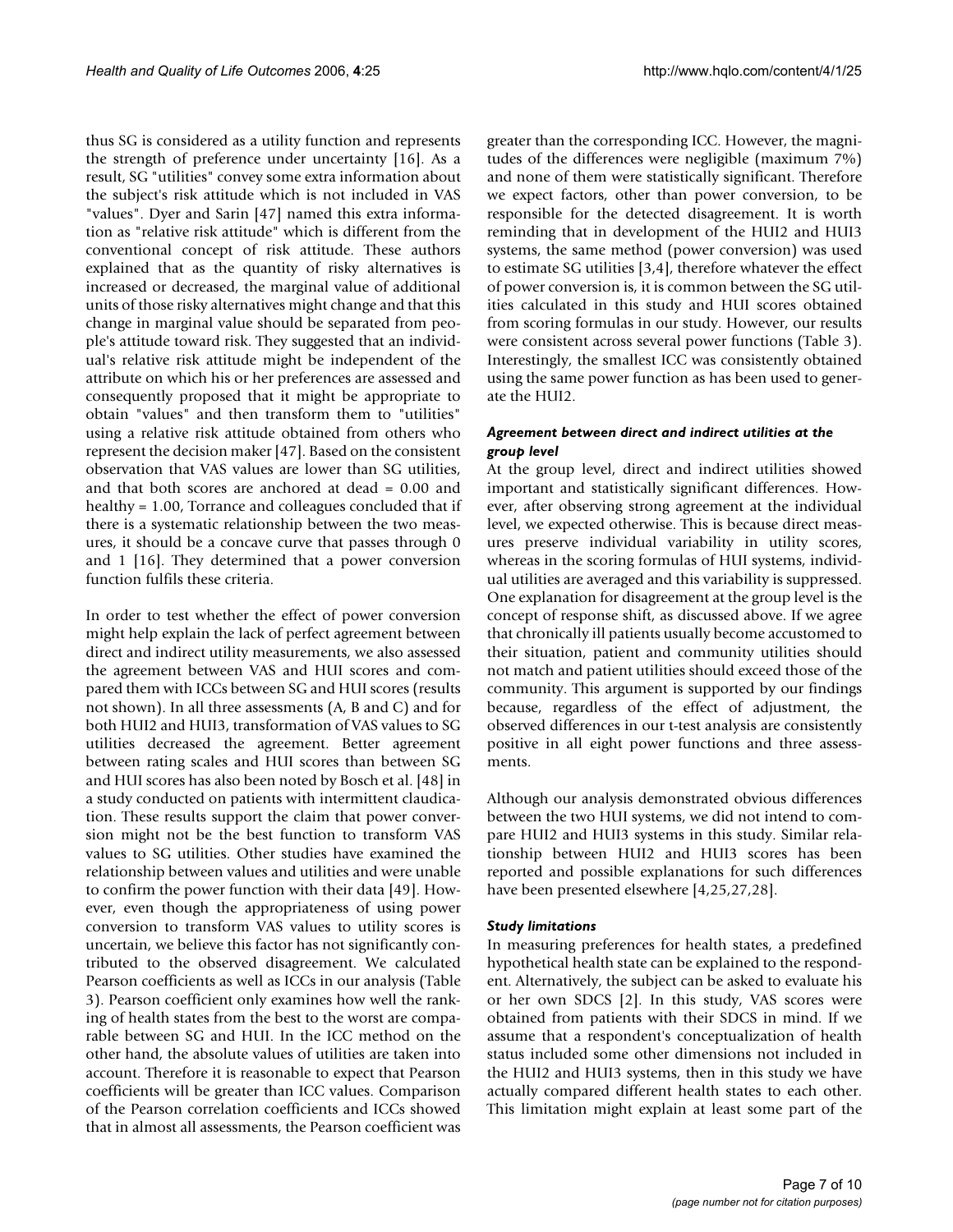observed disagreement between direct and indirect utilities.

A power conversion specific to this study was not estimated. It seems that individuals do not have a contextindependent relative risk attitude and a single power conversion can not be found to convert VAS scores to SG scores [15]. Torrance et al. explained that although context biases have been identified in several studies, the relationship between VAS scores and SG utilities can be modelled by a power curve specific to the study [16]. They emphasize that the power function should be developed within the same study. In development of the HUI2 and HUI3 systems, VAS scores and SG utilities were measured for a limited number of health states in the same study to estimate the power function which was used to transform the scores. However, there are other studies that have not estimated their power function within the context of that study and applied a power function reported by others [11,12]. Although this limitation could have affected the results of current study, several power conversions were examined to minimize this shortcoming and the results were robust to utilization of various power functions.

VAS measurements have several problems. First, if the top and bottom anchors of VAS are not clearly defined (e.g. dead), comparison of scores between individuals might be invalid. The anchors for the VAS used in this study (as included in the EQ5D questionnaire) were labeled "best imaginable health state" and "worst imaginable health state". Clearly, these anchors can be conceptualized by individuals differently. However, on the VAS used to develop the HUI systems, the anchors were also labeled "best desirable" and "worst desirable" and were not clearly defined. Furthermore, VAS measurements are prone to several measurement biases such as spacing-out bias, end-aversion bias, and context biases [13,15]. In this study, the effect of end-aversion bias at the upper end of the scale has been adjusted. However, there are other types of adjustment that could have been used to improve the results, such as Parducci and Wedell's range-frequency model [50].

#### **Conclusion**

National guidelines in Canada and the United States have recommended using community-preference-based valuation methods, such as the HUI systems, for economic evaluations and HRQL assessments [18,19]. Due to the simplicity of VAS measurements for both respondents and researchers, there might be a tendency to measure patient preferences using a VAS, adjust for biases, and then convert the scores to utilities using a power transformation function. Our study showed that for group level analysis, VAS-derived utility scores are not good substitutes for HUI scores.

Furthermore, our results support the existence of response shift phenomenon in chronically ill patients, explaining why patients usually give higher utility scores to their condition compared to the general public. This might increase the incremental cost-effectiveness ratio for some preventive health interventions performed from the patient's perspective compared to community's perspective. Consequently, resource allocation decisions and the selection of health interventions for funding might greatly depend on the source of preferences or on the assessment technique.

More research is needed to assess the agreement between direct and indirect preference measurement methods at the individual and group levels.

#### **Authors' contributions**

AAR participated in the design of the study, performed the background research, carried out the data analysis and interpretation, and wrote the manuscript. AHA participated in the design of the study and supervised the research activities. CAM participated in the design of the study, statistical analysis, interpretation of the results, and writing the manuscript. All authors read and approved the final manuscript.

#### **Acknowledgements**

The authors would like to thank Ms. Megan Coombes for kindly reviewing and editing this paper. This work was supported by a grant from the Canadian Arthritis Network (a National Centre of Excellence). Dr. Marra is supported by a Canadian Arthritis Network Scholar Award, and a Michael Smith Foundation for Health Research Scholar Award.

#### **References**

- 1. Neumann PJ, Goldie SJ, Weinstein MC: **[Preference-based meas](http://www.ncbi.nlm.nih.gov/entrez/query.fcgi?cmd=Retrieve&db=PubMed&dopt=Abstract&list_uids=10884966)[ures in economic evaluation in health care.](http://www.ncbi.nlm.nih.gov/entrez/query.fcgi?cmd=Retrieve&db=PubMed&dopt=Abstract&list_uids=10884966)** *Annu Rev Public Health* 2000, **21:**587-611.
- 2. Feeny D, Furlong W, Saigalf S, Sun J: **[Comparing directly meas](http://www.ncbi.nlm.nih.gov/entrez/query.fcgi?cmd=Retrieve&db=PubMed&dopt=Abstract&list_uids=14672594)[ured standard gamble scores to HUI2 and HUI3 utility](http://www.ncbi.nlm.nih.gov/entrez/query.fcgi?cmd=Retrieve&db=PubMed&dopt=Abstract&list_uids=14672594) [scores: group- and individual-level comparisons.](http://www.ncbi.nlm.nih.gov/entrez/query.fcgi?cmd=Retrieve&db=PubMed&dopt=Abstract&list_uids=14672594)** *Soc Sci Med* 2004, **58:**799-809.
- 3. Torrance GW, Feeny DH, Furlong WJ, Barr RD, Zhang Y, Wang Q: **[Multi-attribute preference functions for a comprehensive](http://www.ncbi.nlm.nih.gov/entrez/query.fcgi?cmd=Retrieve&db=PubMed&dopt=Abstract&list_uids=8676608) health status classification system: Health utilities index [mark 2.](http://www.ncbi.nlm.nih.gov/entrez/query.fcgi?cmd=Retrieve&db=PubMed&dopt=Abstract&list_uids=8676608)** *Med Care* 1996, **34:**702-722.
- 4. Feeny DH, Furlong WJ, Torrance GW, Goldsmith CH, Zhu Z, DePauw S, Denton M, Boyle M: **[Multi-attribute and single-attribute](http://www.ncbi.nlm.nih.gov/entrez/query.fcgi?cmd=Retrieve&db=PubMed&dopt=Abstract&list_uids=11802084) [utility functions for the health utilities index mark 3 system.](http://www.ncbi.nlm.nih.gov/entrez/query.fcgi?cmd=Retrieve&db=PubMed&dopt=Abstract&list_uids=11802084)** *Med Care* 2002, **40:**113-128.
- 5. Patrick DL, Bush J, Chen M: **[Methods for measuring levels of](http://www.ncbi.nlm.nih.gov/entrez/query.fcgi?cmd=Retrieve&db=PubMed&dopt=Abstract&list_uids=4761617) [well-being for a health status index.](http://www.ncbi.nlm.nih.gov/entrez/query.fcgi?cmd=Retrieve&db=PubMed&dopt=Abstract&list_uids=4761617)** *Health Serv Res* 1973, **8:** 228-245.
- 6. Essink-Bot ML, Stouthard MEA, Bonsel G|: [Generalizability of val](http://www.ncbi.nlm.nih.gov/entrez/query.fcgi?cmd=Retrieve&db=PubMed&dopt=Abstract&list_uids=8275169)**[uations on health states collected with the EuroQol Ques](http://www.ncbi.nlm.nih.gov/entrez/query.fcgi?cmd=Retrieve&db=PubMed&dopt=Abstract&list_uids=8275169)[tionnaire.](http://www.ncbi.nlm.nih.gov/entrez/query.fcgi?cmd=Retrieve&db=PubMed&dopt=Abstract&list_uids=8275169)** *Health Econ* 1993, **2:**237-246.
- 7. Rabin R, De Charro F: **[EQ-5D: A measure of health status from](http://www.ncbi.nlm.nih.gov/entrez/query.fcgi?cmd=Retrieve&db=PubMed&dopt=Abstract&list_uids=11491192) [the Euroqol group.](http://www.ncbi.nlm.nih.gov/entrez/query.fcgi?cmd=Retrieve&db=PubMed&dopt=Abstract&list_uids=11491192)** *Ann Med* 2001, **33:**337-343.
- 8. Brazier J, Roberts J, Deverill M: **[The estimation of a preference](http://www.ncbi.nlm.nih.gov/entrez/query.fcgi?cmd=Retrieve&db=PubMed&dopt=Abstract&list_uids=11939242)[based measure of health from the SF-36.](http://www.ncbi.nlm.nih.gov/entrez/query.fcgi?cmd=Retrieve&db=PubMed&dopt=Abstract&list_uids=11939242)** *J Health Econ* 2002, **21:**271-92.
- 9. Drummond MF, O'Brien B, Stoddart GL, Torrance GW: **Methods for the economic evaluation of health care programmes.** 2nd edition. Oxford: Oxford Medical Publications; 1997.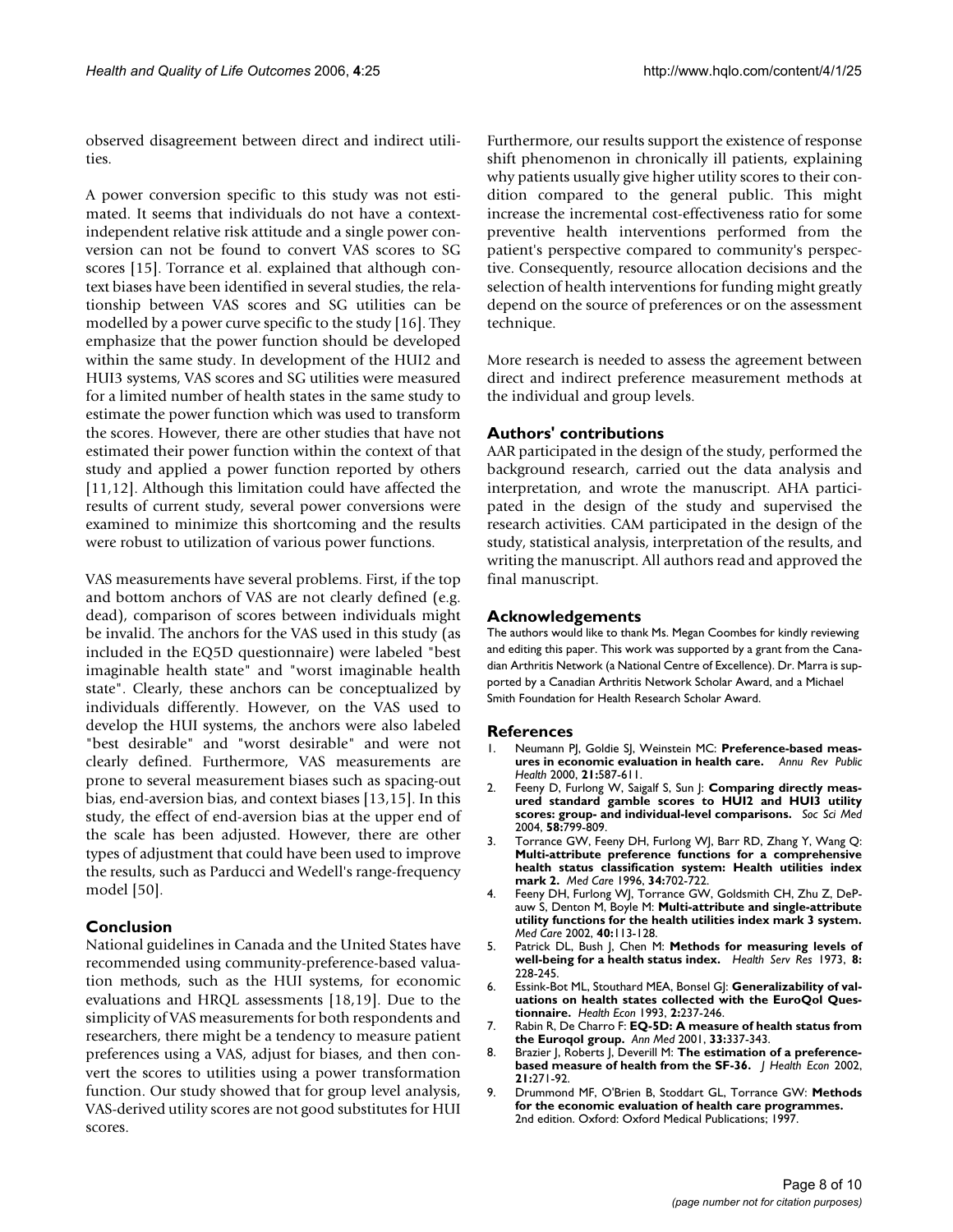- 10. Furlong W, Feeny D, Torrance GW, Barr R, Horsman J: **Guide to design and development of health-state utility instrumentation.** McMaster University Centre for Health Economics and Policy Analysis Working Paper; 1990:90-99.
- 11. Schackman BR, Goldie SJ, Freedberg KA, Losina E, Brazier J, Weinstein MC: **[Comparison of health state utilities using commu](http://www.ncbi.nlm.nih.gov/entrez/query.fcgi?cmd=Retrieve&db=PubMed&dopt=Abstract&list_uids=11833663)[nity and patient preference weights derived from a survey of](http://www.ncbi.nlm.nih.gov/entrez/query.fcgi?cmd=Retrieve&db=PubMed&dopt=Abstract&list_uids=11833663) [patients with HIV/AIDS.](http://www.ncbi.nlm.nih.gov/entrez/query.fcgi?cmd=Retrieve&db=PubMed&dopt=Abstract&list_uids=11833663)** *Med Decis Making* 2002, **22:**27-38.
- 12. Raat H, Bonsel GJ, Hoogeveen C, Essink-Bot ML, Dutch HUI Group: **[Feasibility and reliability of a mailed questionnaire to obtain](http://www.ncbi.nlm.nih.gov/entrez/query.fcgi?cmd=Retrieve&db=PubMed&dopt=Abstract&list_uids=14713735) visual analogue scale valuations for health states defined by [the Health Utilities Index Mark 3.](http://www.ncbi.nlm.nih.gov/entrez/query.fcgi?cmd=Retrieve&db=PubMed&dopt=Abstract&list_uids=14713735)** *Med Care* 2004, **42:**13-18.
- 13. Bleichrodt H, Johannesson M: **[An experimental test of a theoret](http://www.ncbi.nlm.nih.gov/entrez/query.fcgi?cmd=Retrieve&db=PubMed&dopt=Abstract&list_uids=9107617)[ical foundation for rating scale valuations.](http://www.ncbi.nlm.nih.gov/entrez/query.fcgi?cmd=Retrieve&db=PubMed&dopt=Abstract&list_uids=9107617)** *Med Decis Making* 1997, **17:**208-216.
- 14. Schwartz A: **[Rating scales in context.](http://www.ncbi.nlm.nih.gov/entrez/query.fcgi?cmd=Retrieve&db=PubMed&dopt=Abstract&list_uids=9566457)** *Med Decis Making* 1998, **18 :**236.
- 15. Robinson A, Loomes G, Jones-Lee M: **[Visual analog scales, stand](http://www.ncbi.nlm.nih.gov/entrez/query.fcgi?cmd=Retrieve&db=PubMed&dopt=Abstract&list_uids=11206943)[ard gambles and relative risk aversion.](http://www.ncbi.nlm.nih.gov/entrez/query.fcgi?cmd=Retrieve&db=PubMed&dopt=Abstract&list_uids=11206943)** *Med Decis Making* 2001, **21:**17-27.
- 16. Torrance GW, Feeny D, Furlong W: **[Visual analog scales: do they](http://www.ncbi.nlm.nih.gov/entrez/query.fcgi?cmd=Retrieve&db=PubMed&dopt=Abstract&list_uids=11475389) [have a role in the measurement of preferences for health](http://www.ncbi.nlm.nih.gov/entrez/query.fcgi?cmd=Retrieve&db=PubMed&dopt=Abstract&list_uids=11475389) [states?](http://www.ncbi.nlm.nih.gov/entrez/query.fcgi?cmd=Retrieve&db=PubMed&dopt=Abstract&list_uids=11475389)** *Med Decis Making* 2001, **21:**329-334.
- 17. Dolan P: **[Whose preferences count?](http://www.ncbi.nlm.nih.gov/entrez/query.fcgi?cmd=Retrieve&db=PubMed&dopt=Abstract&list_uids=10520686)** *Med Decis Making* 1999, **19:** 482-486.
- 18. **Canadian Coordinating Office for Health Technology Assessment: Guidelines for economic evaluation of pharmaceuticals.** 2 1997.
- 19. Gold MR, Siegel JE, Russell LB, Weinstein MC: **Cost-effectiveness in health and medicine.** New York: Oxford University Press; 1996.
- 20. Postulart D, Adang EM: **[Response shift and adaptation in chron](http://www.ncbi.nlm.nih.gov/entrez/query.fcgi?cmd=Retrieve&db=PubMed&dopt=Abstract&list_uids=10772356)[ically ill patients.](http://www.ncbi.nlm.nih.gov/entrez/query.fcgi?cmd=Retrieve&db=PubMed&dopt=Abstract&list_uids=10772356)** *Med Decis Making* 2000, **20:**186-193.
- 21. Gabriel SE, Kneeland TS, Melton LJ III, Moncur MM, Ettinger B, Tosteson AN: **[Health-related quality of life in economic evaluations](http://www.ncbi.nlm.nih.gov/entrez/query.fcgi?cmd=Retrieve&db=PubMed&dopt=Abstract&list_uids=10231076) [for osteoporosis: whose values should we use?](http://www.ncbi.nlm.nih.gov/entrez/query.fcgi?cmd=Retrieve&db=PubMed&dopt=Abstract&list_uids=10231076)** *Med Decis Making* 1999, **19:**141-148.
- 22. Boyd NF, Sutherland HJ, Heasman KZ, Tritchler DL, Cummings BJ: **[Whose utilities for decision analysis?](http://www.ncbi.nlm.nih.gov/entrez/query.fcgi?cmd=Retrieve&db=PubMed&dopt=Abstract&list_uids=2182963)** *Med Decis Making* 1990, **10:**58-67.
- Llewellyn TH, Sutherland HJ, Tibshirani R, Ciampi A, Till JE, Boyd NF: **[Describing health states: methodologic issues in obtaining](http://www.ncbi.nlm.nih.gov/entrez/query.fcgi?cmd=Retrieve&db=PubMed&dopt=Abstract&list_uids=6738144) [values for health states.](http://www.ncbi.nlm.nih.gov/entrez/query.fcgi?cmd=Retrieve&db=PubMed&dopt=Abstract&list_uids=6738144)** *Med Care* 1984, **22:**543-552.
- 24. Jenkinson C, Gray A, Doll H, Lawrence K, Keoghane S, Layte R: **[Eval](http://www.ncbi.nlm.nih.gov/entrez/query.fcgi?cmd=Retrieve&db=PubMed&dopt=Abstract&list_uids=9366890)[uation of index and profile measures of health status in a ran](http://www.ncbi.nlm.nih.gov/entrez/query.fcgi?cmd=Retrieve&db=PubMed&dopt=Abstract&list_uids=9366890)domized controlled trial: comparison of the Medical Outcomes Study 36-Item Short Form Health Survey, Euro-[Qol, and disease specific measures.](http://www.ncbi.nlm.nih.gov/entrez/query.fcgi?cmd=Retrieve&db=PubMed&dopt=Abstract&list_uids=9366890)** *Med Care* 1997, **35:** 1109-1118.
- 25. Feeny D, Blanchard C, Mahon JL, Bourne R, Rorabeck C, Stitt L, Webster-Bogaert S: **Comparing Community preference-based and direct standard gamble utility scores: evidence from elective total hip arthroplasty.** *Intl J Tech Ass Health Care* 2003, **19:** 362-372.
- 26. Arnett FC, Edworthy SM, Bloch DA, McShane DJ, Fries JF, Cooper NS, Healey LA, Kaplan SR, Liang MH, Luthra HS, Medsger TA, Mitchell DM, Neustadt DH, Pinals RS, Schaller JG, Sharp JT, Wilder RL, Hunder GG: **[The American rheumatism Association 1987](http://www.ncbi.nlm.nih.gov/entrez/query.fcgi?cmd=Retrieve&db=PubMed&dopt=Abstract&list_uids=3358796) [revised criteria for the classification of rheumatoid arthritis](http://www.ncbi.nlm.nih.gov/entrez/query.fcgi?cmd=Retrieve&db=PubMed&dopt=Abstract&list_uids=3358796) [.](http://www.ncbi.nlm.nih.gov/entrez/query.fcgi?cmd=Retrieve&db=PubMed&dopt=Abstract&list_uids=3358796)** *Arthritis Rheum* 1988, **31:**315-324.
- 27. Marra CA, Woolcott JC, Kopec JA, Shojania K, Offer R, Brazier JE, Esdaile JM, Anis AH: **[A comparison of generic, indirect utility](http://www.ncbi.nlm.nih.gov/entrez/query.fcgi?cmd=Retrieve&db=PubMed&dopt=Abstract&list_uids=15652688) [measures \(the HUI2, HUI3, SF-6D, and the EQ-5D\) and dis](http://www.ncbi.nlm.nih.gov/entrez/query.fcgi?cmd=Retrieve&db=PubMed&dopt=Abstract&list_uids=15652688)ease-specific instruments (the RAQoL and the HAQ) in [rheumatoid arthritis.](http://www.ncbi.nlm.nih.gov/entrez/query.fcgi?cmd=Retrieve&db=PubMed&dopt=Abstract&list_uids=15652688)** *Soc Sci Med* 2005, **60:**1571-1582.
- 28. Marra CA, Esdaile JM, Guh D, Kopec JA, Brazier JE, Koehler BE, Chalmers A, Anis AH: **[A comparison of four indirect methods](http://www.ncbi.nlm.nih.gov/entrez/query.fcgi?cmd=Retrieve&db=PubMed&dopt=Abstract&list_uids=15586840) [of assessing utility values in rheumatoid arthritis.](http://www.ncbi.nlm.nih.gov/entrez/query.fcgi?cmd=Retrieve&db=PubMed&dopt=Abstract&list_uids=15586840)** *Med Care* 2004, **42:**1125-1131.
- 29. Streiner DL, Norman GR: **[Health Measurement Scales: A Prac](http://www.ncbi.nlm.nih.gov/entrez/query.fcgi?cmd=Retrieve&db=PubMed&dopt=Abstract&list_uids=2761353)[tical Guide to Their Development and Use.](http://www.ncbi.nlm.nih.gov/entrez/query.fcgi?cmd=Retrieve&db=PubMed&dopt=Abstract&list_uids=2761353)** Oxford: Oxford University Press; 1989.
- 30. Patrick DL, Erickson P: **Health Status and Health Policy: Quality of Life in Health Care Evaluation and Resource Allocation.** New York, NY: Oxford University Press; 1993.
- 31. Sinclair AJ, Burton JFJ: **Development of a schedule for compensation of non-economic loss: quality of life values vs. clinical impairment rating.** In *Research in Canadian Workers' Compensation* Edited by: Chaykowski RP, Thomason T. Kingston, Ontario: Industrial Relations Centre, Queen's University Press; 1995:123-140.
- 32. Shrout PE, Fleiss JL: **Intraclass Correlations: Uses in assessing rater reliability.** *Psychol Bull* 1979, **2:**420-428.
- 33. Guyatt GH, Berman LB, Townsend M, Pugsley SO, Chambers LW: **[A](http://www.ncbi.nlm.nih.gov/entrez/query.fcgi?cmd=Retrieve&db=PubMed&dopt=Abstract&list_uids=3321537) [measure of quality of life in clinical trials in chronic lung dis](http://www.ncbi.nlm.nih.gov/entrez/query.fcgi?cmd=Retrieve&db=PubMed&dopt=Abstract&list_uids=3321537)[ease.](http://www.ncbi.nlm.nih.gov/entrez/query.fcgi?cmd=Retrieve&db=PubMed&dopt=Abstract&list_uids=3321537)** *Thorax* 1987, **42:**773-778.
- 34. Nichol G, Llewellyn-Thomas HA, Thiel EC, Naylor CD: **[The rela](http://www.ncbi.nlm.nih.gov/entrez/query.fcgi?cmd=Retrieve&db=PubMed&dopt=Abstract&list_uids=8717602)[tionship between cardiac functional capacity and patients'](http://www.ncbi.nlm.nih.gov/entrez/query.fcgi?cmd=Retrieve&db=PubMed&dopt=Abstract&list_uids=8717602) [symptom-specific utilities for angina.](http://www.ncbi.nlm.nih.gov/entrez/query.fcgi?cmd=Retrieve&db=PubMed&dopt=Abstract&list_uids=8717602)** *Med Decis Making* 1996, **16:**78-85.
- 35. Albertsen PC, Nease RF, Potosky AL: **[Assessment of patient pref](http://www.ncbi.nlm.nih.gov/entrez/query.fcgi?cmd=Retrieve&db=PubMed&dopt=Abstract&list_uids=9400461)[erences among men with prostate cancer.](http://www.ncbi.nlm.nih.gov/entrez/query.fcgi?cmd=Retrieve&db=PubMed&dopt=Abstract&list_uids=9400461)** *J Urol* 1998, **159:** 158-163.
- 36. Howard GS, Ralph KM, Gulanick NA, Maxwell SE, Nance D, Gerber SL: **Internal invalidity in pretest-posttest self-report evaluations and a reevaluation of retrospective pretests.** *Appl Psych Meas* 1979, **3:**1-23.
- 37. Daltroy LH, Larson MG, Eaton HM, Phillips CB, Liang MH: **[Discrep](http://www.ncbi.nlm.nih.gov/entrez/query.fcgi?cmd=Retrieve&db=PubMed&dopt=Abstract&list_uids=10400256)[ancies between self-reported and observed physical function](http://www.ncbi.nlm.nih.gov/entrez/query.fcgi?cmd=Retrieve&db=PubMed&dopt=Abstract&list_uids=10400256) in the elderly: the influence of response shift and other fac[tors.](http://www.ncbi.nlm.nih.gov/entrez/query.fcgi?cmd=Retrieve&db=PubMed&dopt=Abstract&list_uids=10400256)** *Soc Sci Med* 1999, **48:**1549-1561.
- 38. Howard GS, Schmeck RR, Bray JH: **Internal invalidity in studies employing self-report instruments. A suggested remedy.** *J Edu Meas* 1979, **16:**129-135.
- 39. Golembiewski RT, Billingsley K, Yeager S: **Measuring change and persistence in human affairs: types of change generated by OLD designs.** *J Appl Behav Sci* 1976, **12:**133-157.
- 40. Sprangers MAG, Schwartz CE: **[Integrating response shift into](http://www.ncbi.nlm.nih.gov/entrez/query.fcgi?cmd=Retrieve&db=PubMed&dopt=Abstract&list_uids=10400253) [health-related quality-of-life research: a theoretical model.](http://www.ncbi.nlm.nih.gov/entrez/query.fcgi?cmd=Retrieve&db=PubMed&dopt=Abstract&list_uids=10400253)** *Soc Sci Med* 1999, **48:**1507-1515.
- 41. Kaplan RM, Coons SJ: **[Relative importance of dimensions in the](http://www.ncbi.nlm.nih.gov/entrez/query.fcgi?cmd=Retrieve&db=PubMed&dopt=Abstract&list_uids=1518782) [assessment of health-related quality of life for patients with](http://www.ncbi.nlm.nih.gov/entrez/query.fcgi?cmd=Retrieve&db=PubMed&dopt=Abstract&list_uids=1518782) [hypertension.](http://www.ncbi.nlm.nih.gov/entrez/query.fcgi?cmd=Retrieve&db=PubMed&dopt=Abstract&list_uids=1518782)** *Prog Cardiovasc Nurs* 1992, **7:**29-36.
- 42. O'Boyle CA, McGee H, Hickey A, O'Malley K, Joyce CR: **[Individual](http://www.ncbi.nlm.nih.gov/entrez/query.fcgi?cmd=Retrieve&db=PubMed&dopt=Abstract&list_uids=1349111) [quality of life in patients undergoing hip replacement.](http://www.ncbi.nlm.nih.gov/entrez/query.fcgi?cmd=Retrieve&db=PubMed&dopt=Abstract&list_uids=1349111)** *Lancet* 1992, **339:**1088-1091.
- 43. Gorbatenko-Roth KG, Levin IP, Altmaier EM, Doebbeling BN: **[Accu](http://www.ncbi.nlm.nih.gov/entrez/query.fcgi?cmd=Retrieve&db=PubMed&dopt=Abstract&list_uids=11315731)[racy of health-related quality of life assessment: What is the](http://www.ncbi.nlm.nih.gov/entrez/query.fcgi?cmd=Retrieve&db=PubMed&dopt=Abstract&list_uids=11315731) benefit of incorporating patients' preferences for domain [functioning?](http://www.ncbi.nlm.nih.gov/entrez/query.fcgi?cmd=Retrieve&db=PubMed&dopt=Abstract&list_uids=11315731)** *Health Psychol* 2001, **20:**136-40.
- 44. Feeny D, Torrance GW: **Incorporating utility-based quality-oflife assessments in clinical trials: Two examples.** *Med Care* 1989:190-204.
- 45. Torrance GW, Furlong W, Feeny D: **Health utility estimation.** *Expert Rev Pharmacoeconomics Outcomes Res* 2002, **2:**99-108.
- 46. Feeny D: **A utility approach to assessing health-related quality of life.** *Med Care* 2000, **38:**S151-S154.
- 47. Dyer J, Sarin R: **Relative risk aversion.** *Mgmt Sci* 1982, **28:**875-886. 48. Bosch JL, Hunink MG: **[The Relationship between descriptive](http://www.ncbi.nlm.nih.gov/entrez/query.fcgi?cmd=Retrieve&db=PubMed&dopt=Abstract&list_uids=8818119) [and valuational quality-of-life measures in patients with](http://www.ncbi.nlm.nih.gov/entrez/query.fcgi?cmd=Retrieve&db=PubMed&dopt=Abstract&list_uids=8818119) [intermittent claudication.](http://www.ncbi.nlm.nih.gov/entrez/query.fcgi?cmd=Retrieve&db=PubMed&dopt=Abstract&list_uids=8818119)** *Med Decis Making* 1996, **16:**217-225.
- 49. Bleichrodt H, Johannesson M: **[An experimental test of a theoret](http://www.ncbi.nlm.nih.gov/entrez/query.fcgi?cmd=Retrieve&db=PubMed&dopt=Abstract&list_uids=9107617)[ical foundation for rating scale valuations.](http://www.ncbi.nlm.nih.gov/entrez/query.fcgi?cmd=Retrieve&db=PubMed&dopt=Abstract&list_uids=9107617)** *Med Decis Making* 1997, **17:**208-216.
- 50. Parducci A, Wedell D: **The category effect with rating scales: number of categories, number of stimuli, and method of presentation.** *J Exp Psychol* 1986, **12:**496-512.
- 51. Torrance GW: **Social preferences for health states: an empirical evaluation of three measurement techniques.** *Socio Econ Plan Sci* 1976, **10:**129-136.
- 52. Wolfson AD, Sinclair AJ, Bombardier C, McGeer A: **Preference measurements for functional status in stroke patients: interrater and inter-technique comparisons.** In *Values and Long Term Care* Edited by: Kane R. Lexington, MA: D.C. Heath; 1982:191-214.
- 53. Feeny D, Townsend M, Furlong W, Tomkins DJ, Robinson GE, Torrance GW, Mohide PT, Wang Q: **Assessing Health- Related Quality-of-Life in Prenatal Diagnosis, Comparing Chorionic Villi Sampling and Anmiocentesis: A Technical Report.** Hamilton, Ontario: Centre for Health Economics and Policy Analysis, McMaster University; 2000. Working Paper 00-04